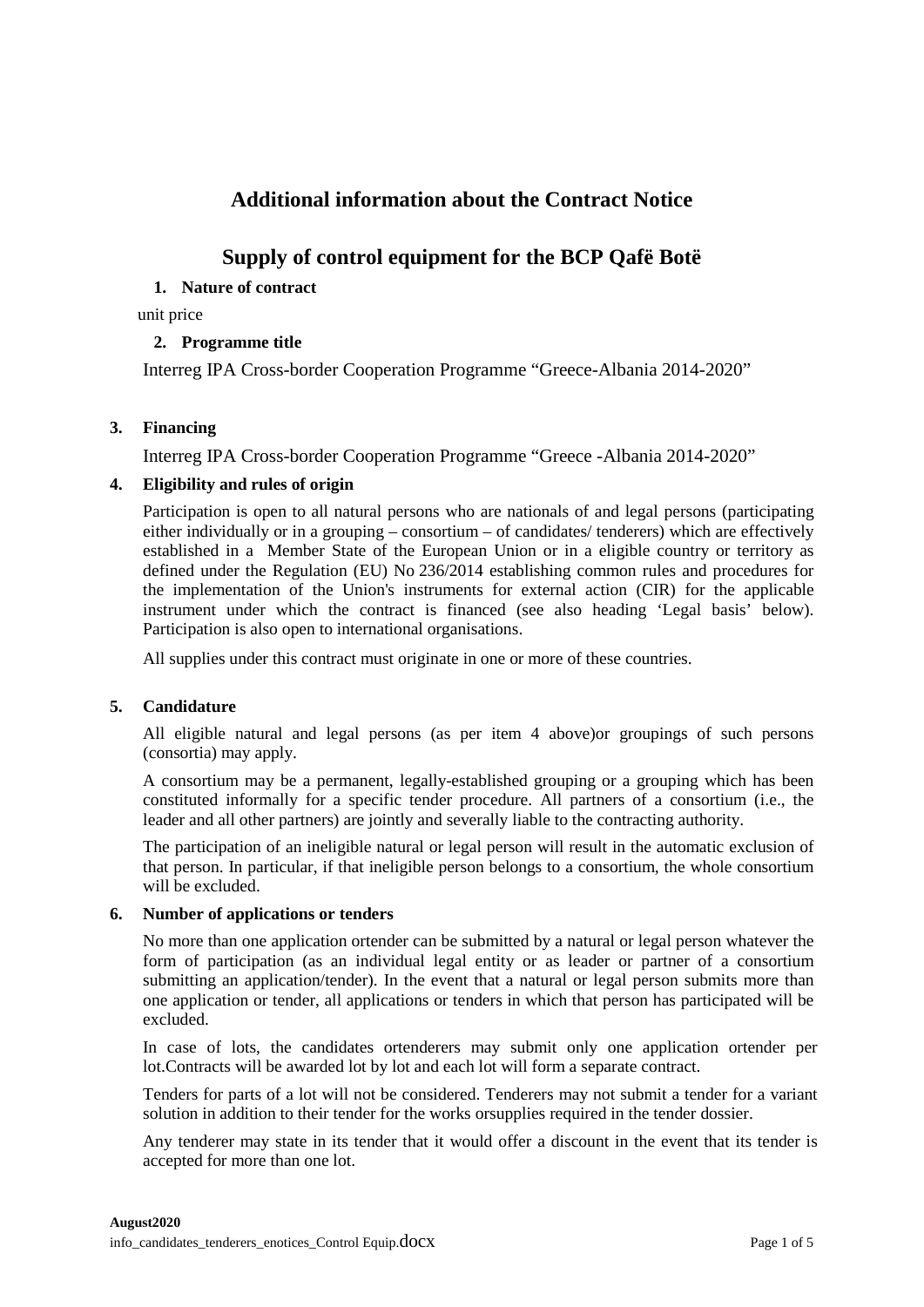# **7. Tender guarantee**

Tenderers must provide a tender guarantee of **EUR 2,600** when submitting their tender. This guarantee will be released to unsuccessful tenderers once the tender procedure has been completed and to the successful tendererupon signature of the contract by all parties.This guarantee will be called upon if the tenderer does not fulfil all obligations stated in its tender.

### **8. Performance guarantee**

The successful tenderer will be asked to provide a performance guarantee of 10% of the amount of the contract at the signing of the contract. This guarantee must be provided together with the return of the countersigned contract no later than 30 days after the tenderer receives the contract signed by the contracting authority. If the selected tenderer fails to provide such a guarantee within this period, the contract will be void and a new contract may be drawn up and sent to the tenderer which has submitted the next cheapest compliant tender.

#### **9. Information meeting and/or site visit**

No information meeting is planned

#### **10. Tender validity**

Tenders must remain valid for a period of 3 months after the deadline for submission of tenders. In exceptional circumstances, the contracting authority may, before the validity period expires, request that tenderers extend the validity of tenders for a specific period.

### **11. Grounds for exclusion**

Candidates or tenderers must submit a signed declaration, included in the application form or tender form, to the effect that they are not in any of the situations listed in Section 2.6.10.1. of the **practical guide (PRAG).**

Candidates or tenderers included in the lists of EU restrictive measures (see Section 2.4. of the PRAG) at the moment of the award decision cannot be awarded the contract.

# **12. Sub-contracting**

Sub-contracting is allowed.

**13. Provisional date of invitation to tender** 

November 2021

# **14. Provisional commencement date of the contract**

January 2022

# **15. Period of implementation of tasks**

2 months from the start date

# **SELECTION AND AWARD CRITERIA**

### **16. Selection criteria**

The following selection criteria will be applied to candidates. In the case of applications submitted by a consortium, these selection criteria will be applied to the consortium as a whole if not specified otherwise. The selection criteria will not be applied to natural persons and singlemember companies when they are sub-contractors.

The selection criteria for each tenderer are as follows:

**1)Economic and financial capacity (**based on item 3 of the service application form, on item 3 of supply tender form). In case of candidate being a public body, equivalent information should be provided. The reference period which will be taken into account will be the last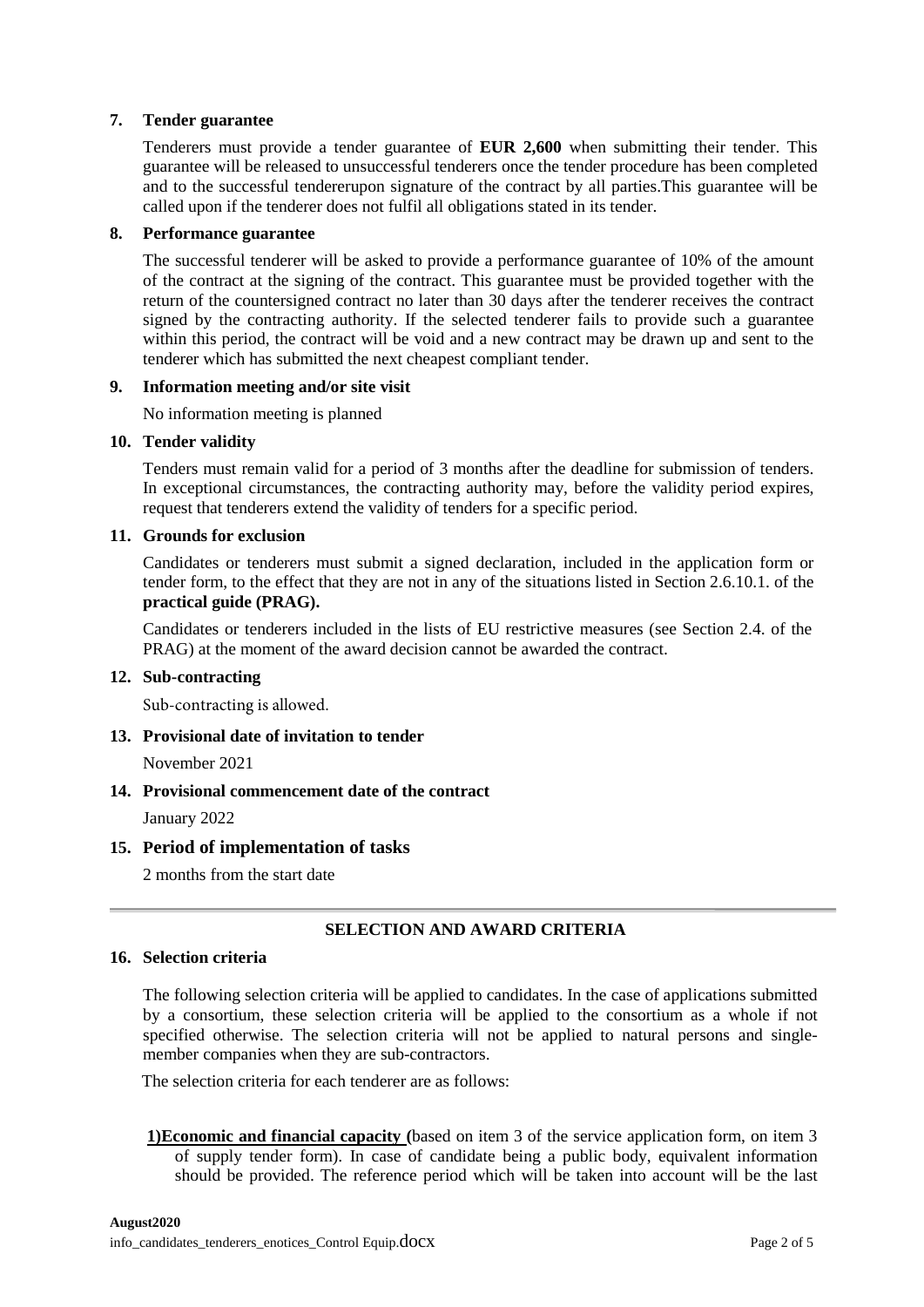three years for which accounts have been closed.

The average annual turnover of the tenderer over the past three years for which the candidate's account are closed, must exceed **EUR 250,000.**

**2)Professional capacity**(based on items 4 and 5 of the application form for service contracts and on items 4 and 5 of the tender form for supply contracts). The reference period which will be taken into account will be the last three years preceding the submission deadline.

At least five (5)permanent staff must work for the tenderer in fields related to this contract.

**3) Technical capacity** (based on items 5 and 6 of the application form for service contracts and on items 5 and 6 of the tender form for supply contracts). The reference period which will be taken into account will be the last three years from submission deadline.

The tenderer has delivered and installed under at least **1 similar contract** with a budget of at least **EUR 200,000**, which was implemented during the last 3 years from the submission deadline.

Previous experience which caused breach of contract and termination by a contracting authority shall not be used as reference.

#### Capacity-providing entities

An economic operator may, where appropriate and for a particular contract, rely on the capacities of other entities, regardless of the legal nature of the links which it has with them. If the economic operator relies on other entities it must in that case prove to the contracting authority that it will have at its disposal the resources necessary for performance of the contract by producing a commitment by those entities to place those resources at its disposal. Such entities, for instance the parent company of the economic operator, must respect the same rules of eligibility and notably that of nationality as the economic operator relying on them and must comply with the selection criteria for which the economic operator relies on them. Furthermore, the data for this third entity for the relevant selection criterion should be included in a separate document. Proof of the capacity will also have to be provided when requested by the contracting authority.

With regard to technical and professional criteria, an economic operator may only rely on the capacities of other entities where the latter will perform the tasks for which these capacities are required.

With regard to economic and financial criteria, the entities upon whose capacity the economic operator relies, become jointly and severally liable for the performance of the contract.

# **17. Award criteria**

Price

# **APPLICATION AND TENDERING**

#### **18. How to obtain the tender dossier**

The tender dossier is available from the Contracting Authority at the address: [prokurime.dpd@dogana.gov.al](mailto:prokurime@dogana.gov.al) and at the website address: [https://www.dogana.gov.al/english/c/171/213/337/comobilon-project.](https://www.dogana.gov.al/english/c/171/213/337/comobilon-project)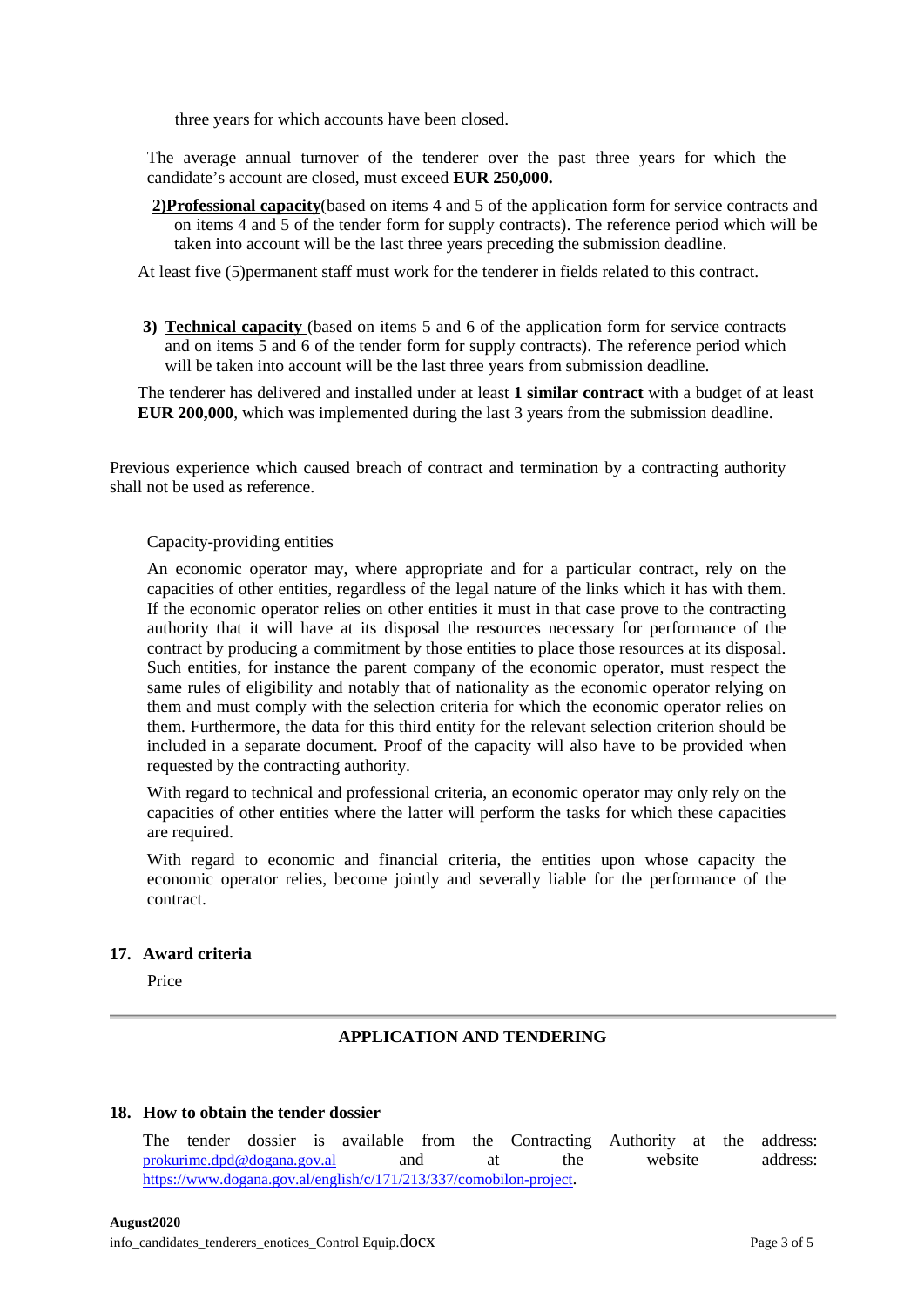Tenders must be submitted using the standard tender form included in the tender dossier, whose format and instructions must be strictly observed.

Tenderers with questions regarding this tender should send them in writing to [prokurime.dpd@dogana.gov.al;](mailto:prokurime@dogana.gov.al) (mentioning the publication reference shown in item 1) at least 21 days before the deadline for submission of tenders given in item 'Deadline for submission of applications or tenders'. The contracting authority must reply to all tenderers' questions at least 11 days before the deadline for submission of tenders. Possible clarifications or minor changes to the tender dossier shall be published at the latest 11 days before the submission deadline on the website: <https://www.dogana.gov.al/english/c/171/213/337/comobilon-project>

# **19. Tender opening session**

**Date:** 16.12.2021 **Local time:** 15:30

# **Place:** DIRECTORATE GENERAL OF CUSTOMS

Postal address: Lagjia Fushë Mëzez, autostrada Tiranë-Durrës, km 1, Qendra "Pajtoni Bussines Center", kati 5.

# **20. How applications may be submitted**

Applications must be submitted in English exclusively to the contracting authority in a sealed envelope.

- Either by post or by courier service, in which case the evidence shall be constituted by the postmark or the date of the deposit slip, to:

# **DIRECTORATE GENERAL OF CUSTOMS Postal address: Lagjia Fushë Mëzez, autostrada Tiranë-Durrës, km 1, Qendra "Pajtoni Bussines Center", kati 5.**

- OR hand delivered by the participant in person or by an agent directly to the premises of the contracting authority in return for a signed and dated receipt, in which case the evidence shall be constituted by this acknowledgement of receipt, to:

# **DIRECTORATE GENERAL OF CUSTOMS Postal address: Lagjia Fushë Mëzez, autostrada Tiranë-Durrës, km 1, Qendra "Pajtoni Bussines Center", kati 5.**

The contract title and publication reference (see contract notice) must be clearly marked on the envelope containing the application and must always be mentioned in all subsequent correspondence with the contracting authority.

Applications submitted by any other means will not be considered.

By submitting an application candidates accept to receive notification of the outcome of the procedure by electronic means. Such notification shall be deemed to have been received on the date upon which the contracting authority sends it to the electronic address referred to in the application form.

# **21. Deadline for submission of applications**

The candidate's attention is drawn to the fact that there are two different systems for sending applications: one is by post or private mail service, the other is by hand delivery.

In the first case, the application must be sent before the date and time limit for submission, as evidenced by the postmark or deposit  $\text{slip}^1$  $\text{slip}^1$ , but in the second case it is the acknowledgment of receipt given at the time of the delivery of the application that will serve as proof.

<span id="page-3-0"></span> $\frac{1}{1}$  $1$ It is recommended to use registered mail in case the postmark would not be readable.